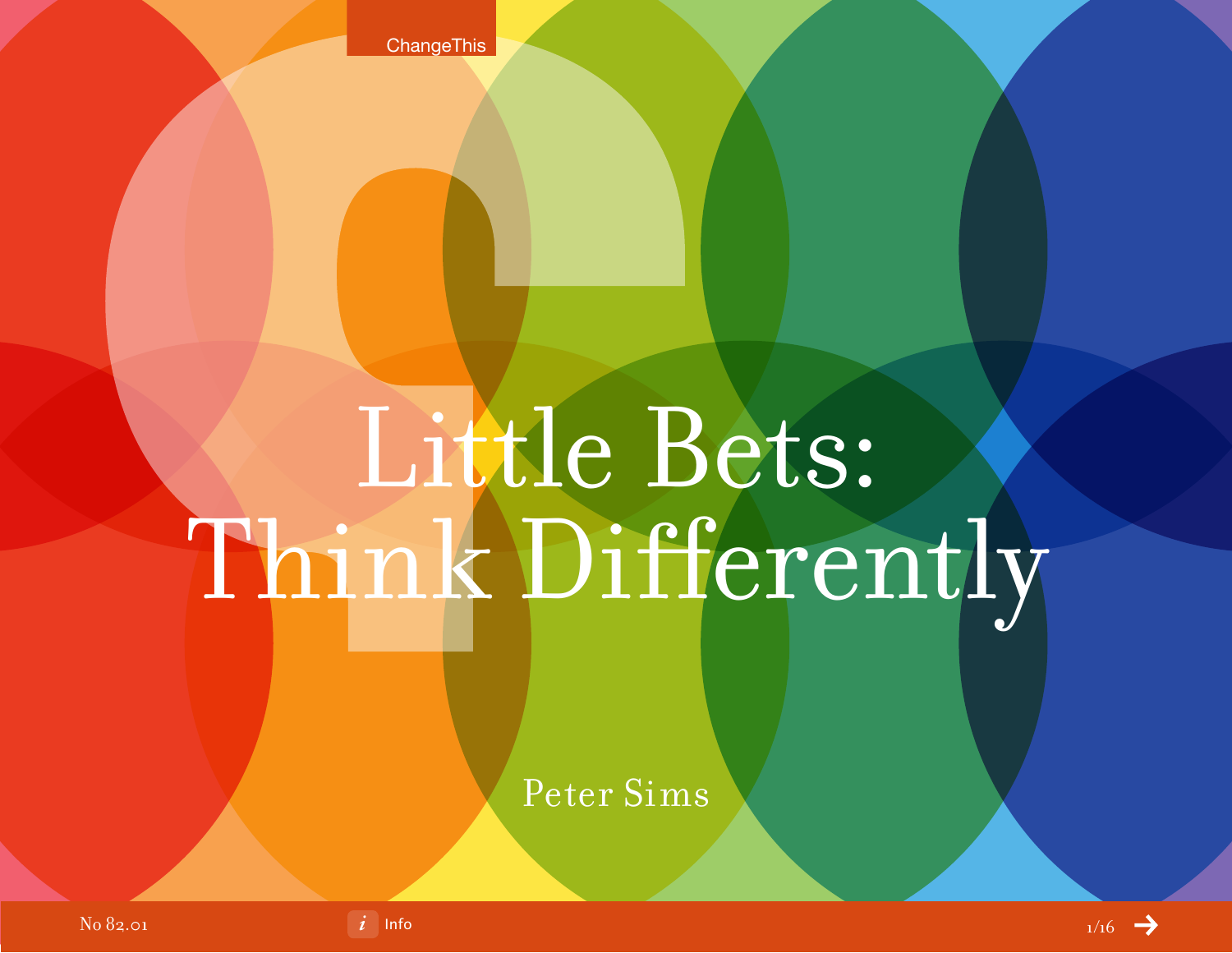# Alan Kay, the respected technologist, once said "The best way to predict the future is to invent it."

But how do we invent the future, especially if it's not a logical extension from the past?

It's not something you would know from how we're trained.

Our education system places great emphasis on teaching us about facts that are already known, such as historical information or scientific tables, and then testing us in order to measure how much we've retained about that body of knowledge.

Those skills work perfectly well for many situations, but not when doing something new. Or creative. Or original. They certainly won't help us invent the future.

We are given very little opportunity, for example, to perform our own, original experiments, and there is also little or no margin for failure or mistakes. We are graded primarily on getting answers right.

There is much less emphasis on developing our creative thinking abilities; our abilities to let our minds run imaginatively and to discover things on our own—like we did when we did as kids. Our creativity, therefore, routinely gets suffocated. Stifled. Strangled.

As education and creativity researcher and author Sir Ken Robinson puts it, "We are educating people out of their creativity."

But it's still there. And unleashing our creativity, however deeply it's hidden, begins with little bets.

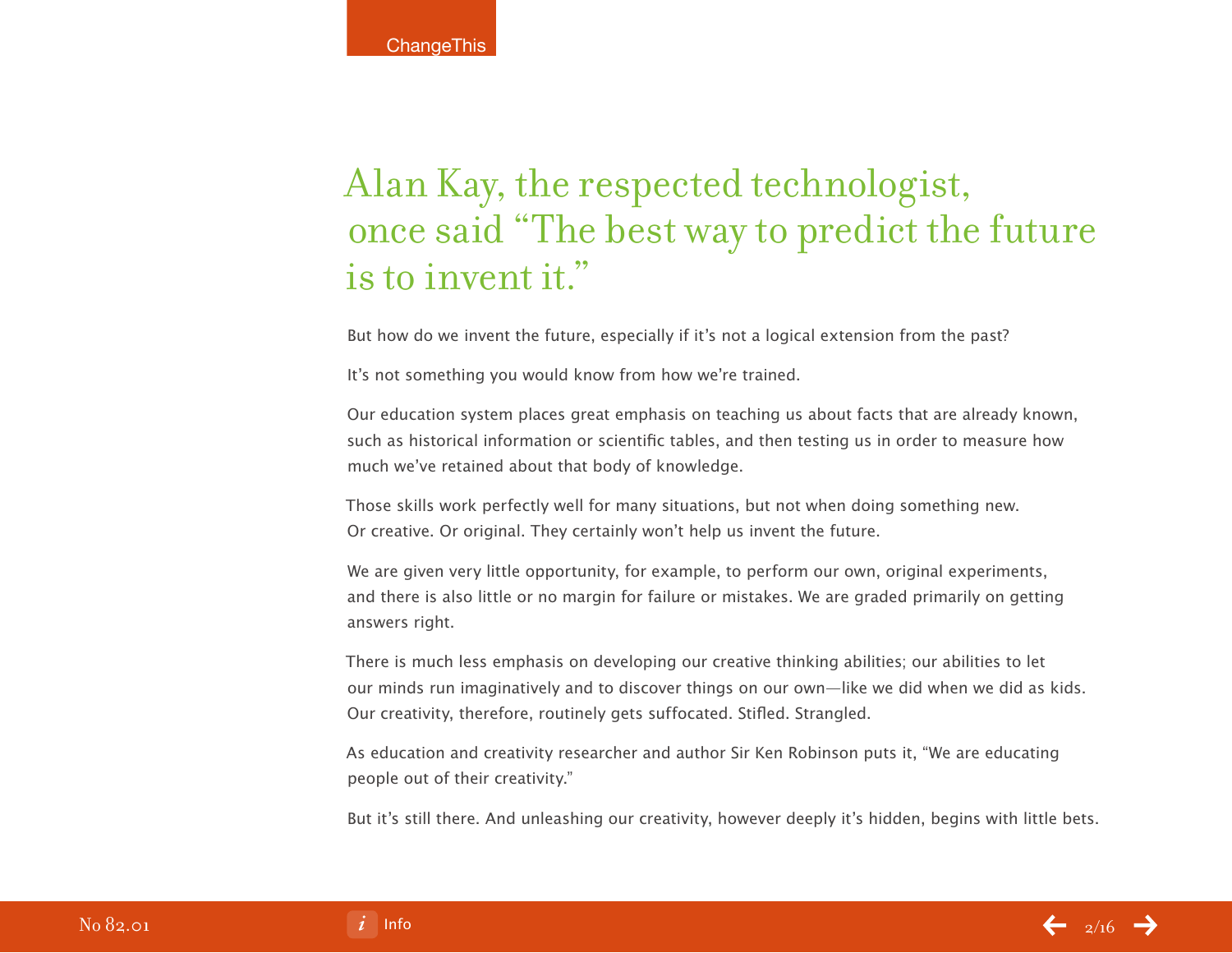## Don't Believe the Myths

I used to work as a venture capital investor, where I learned that most successful entrepreneurs don't begin with brilliant ideas—they discover them. They think of learning the way most people think of failure.

Google didn't begin with a brilliant vision, but as a project to improve library searches, followed by a series of small discoveries that unlocked a revolutionary business model.

Larry Page and Sergei Brin did not begin with an ingenious idea. But they certainly discovered one.

Meanwhile, Pixar started as a hardware company that never found a market, and got into digitally animated movies by making a number of little bets on short films. And, Twitter began as a little bet within Odeo, a podcasting company that was going nowhere.

The truth is, most entrepreneurs launch their companies without an ingenious idea and proceed to discover one, or if they do start with what they think is an ingenious idea, they quickly discover that it's flawed and then rapidly adapt.

When Howard Schultz launched what would become Starbucks, he modeled the stores after Italian coffee houses, a new concept for the United States. Schultz was definitely onto something, but the baristas wore bow ties (which they found very uncomfortable) while customers complained about the menus being written primarily in Italian and the non-stop opera music. What's more, the stores had no chairs.

"We made a lot of mistakes," Schultz regularly acknowledges.

Schultz & Co. had to fail a lot to discover the Starbucks that emerged.

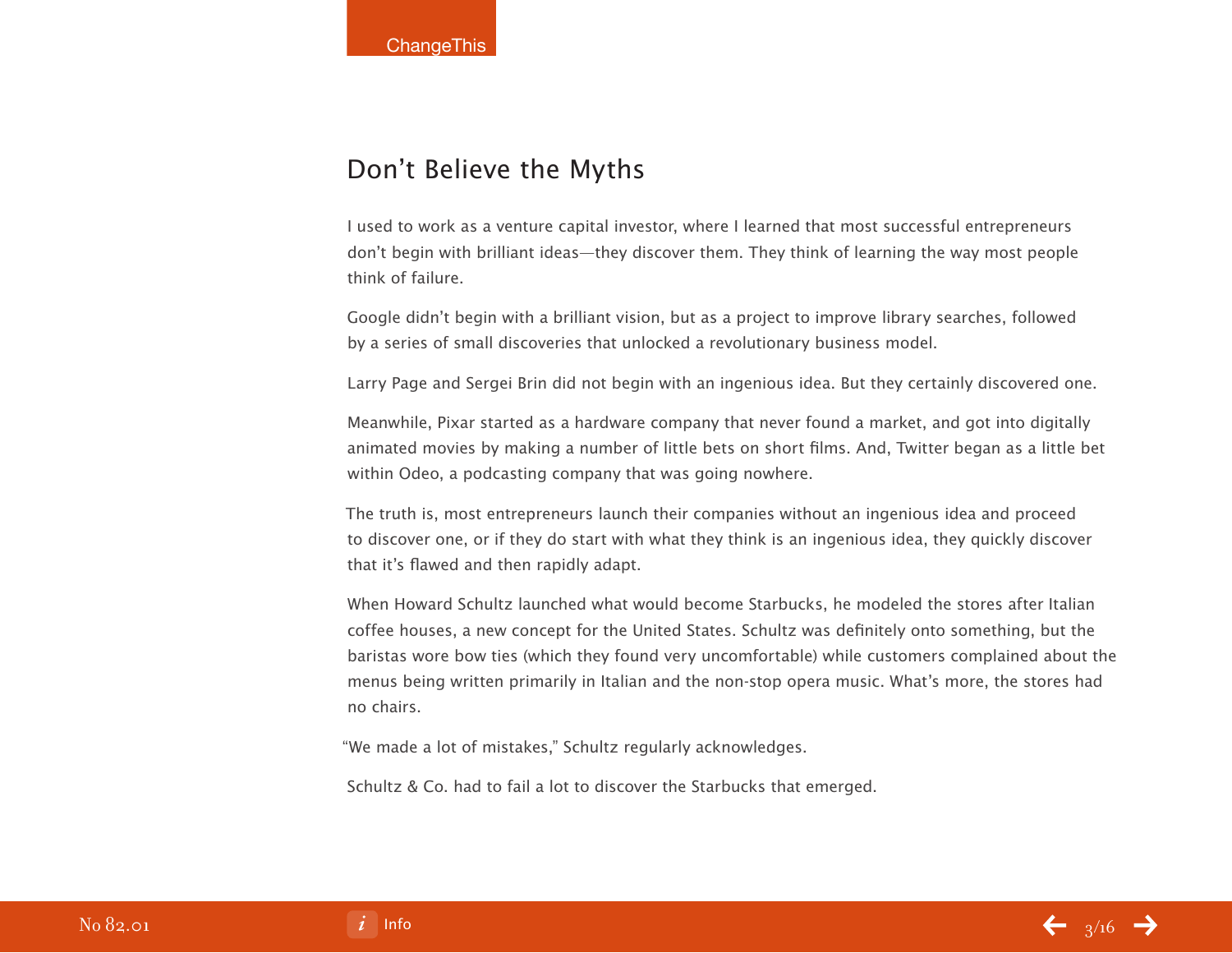### Genius Is Overrated

University of Chicago Professor David Galenson has spent years studying groundbreaking creators across the arts, science, and business, delving deeply into their personal histories and methods. He has identified two basic types of innovators.

One type, such as Mozart, tend to pursue bold new ideas and often achieve their greatest breakthroughs early in life. Mozart was a genius, reportedly able to write down new music compositions instantaneously. Yet, as we all know, prodigies are exceptionally rare.

# Unleashing our creativity, however deeply it's hidden, begins with little bets.

The type of creativity that is more interesting to Galenson—and that is far more common—is experimental. These creators use experimental, iterative, trial-and-error approaches to gradually build up to breakthroughs. Experimental innovators must be persistent and willing to accept failure and setbacks as they work iteratively toward their goals.

Take Chris Rock. While there is no doubt he has great talent, his genius also comes from his approach. The routines he rolls out on HBO and global tours are the result of what he has learned from thousands of little bets, nearly all of which fail.

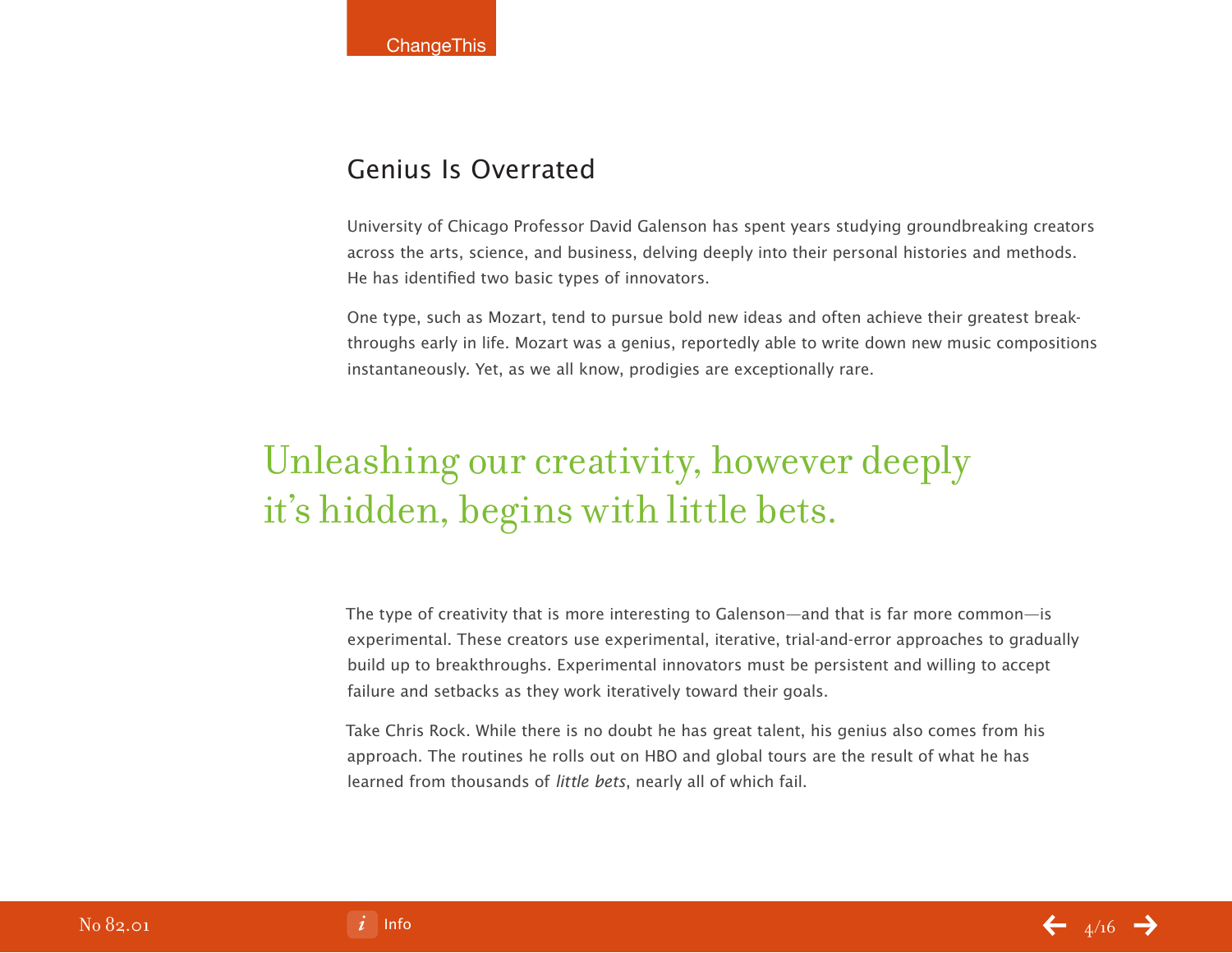In gearing up for his latest global tour, he made between forty and fifty appearances at a small comedy club, called Stress Factory, in New Brunswick, New Jersey, not far from where he lives. In front of audiences of, say, fifty people, he will show up unannounced, carrying a yellow legal note pad with ideas scribbled on it. "It's like boxing training camp," Rock will say.

In sets that run around forty-five minutes, most of the jokes fall flat. His early performances can be painful to watch. Jokes will ramble, he'll lose his train of thought and need to refer to his notes, and some audience members sit with their arms folded, noticeably unimpressed. The audience will laugh about his flops—laughing at him, not with him. Often Rock will pause and say, "This needs to be fleshed out more if it's gonna make it," before scribbling some notes.

He may think he has come up with the best joke ever, but if it keeps missing with audiences, that becomes his reality. Other times, a joke he thought would be a dud will bring the house down.

This is true for every stand-up comedian, including the top performers we tend to perceive as creative geniuses, like Rock or Jerry Seinfeld. It's also true for comedy writers. The writers for the humor publication The Onion, known for its hilarious headlines, propose roughly six hundred possibilities for eighteen headlines each week, a 3 percent success rate.

By the time Rock reaches a big show—say an HBO special or an appearance on David Letterman his jokes, opening, transitions, and closing have all been tested and retested rigorously.

Now, you might not put the two together, but like Chris Rock, Amazon's Jeff Bezos use a strikingly similar approach to develop new ideas and opportunities. Bezos often compares Amazon's strategy of developing ideas to "planting seeds" or "going down blind alleys." They learn and uncover opportunities as they go. Many efforts turn out to be dead ends, Bezos has said, "But every once in a while, you go down an alley and it opens up into this huge, broad avenue."

Yet, like Rock, Bezos must be willing to fail often to open up big opportunities.

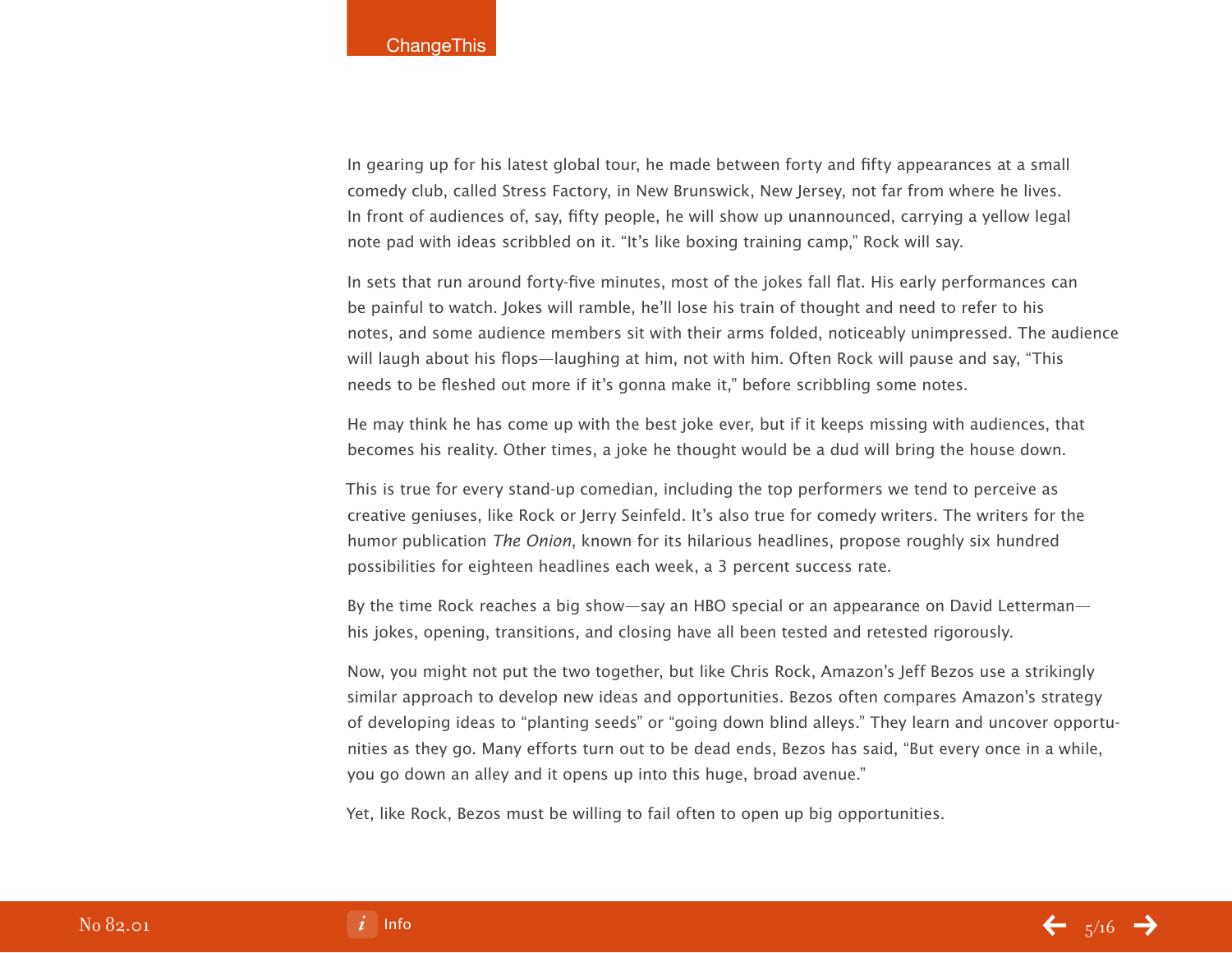One such example is a feature the company launched that would compare a customer's entire purchase history with its millions of other customers in order to find the one person with the closest matching history. In one click, Amazon would show you what items that customer purchased. "No one used it," Bezos said, "Our history is full of things like that, where we came up with an innovation that we thought was really cool, and the customers didn't care."

Other times, they will be pleasantly surprised. When Amazon launched its Associates program, a marketing scheme that allows other websites to earn affiliate fees by sending buyers to Amazon, it quickly exceeded expectations. "Very quickly we doubled down on it as a favored marketing program," Bezos recalls, "And it's continuing to be very successful 11 years later."

Neither Bezos nor Rock can predict the future—they must invent it.

Developing an hour-long act takes even top comedians from six months to a year. If comedians are serious about success, they get on stage every night they can, especially when developing new material. They typically do so at least five nights per week, sometimes up to seven, and sweat over every element and word. And the cycle repeats, day in, day out.

Most people are surprised that someone who has reached Chris Rock's level of success still puts himself out there in this way, willing to fail night after night, but Rock deeply understands that ingenious ideas almost never spring into people's minds fully formed; they emerge through a rigorous experimental discovery process.

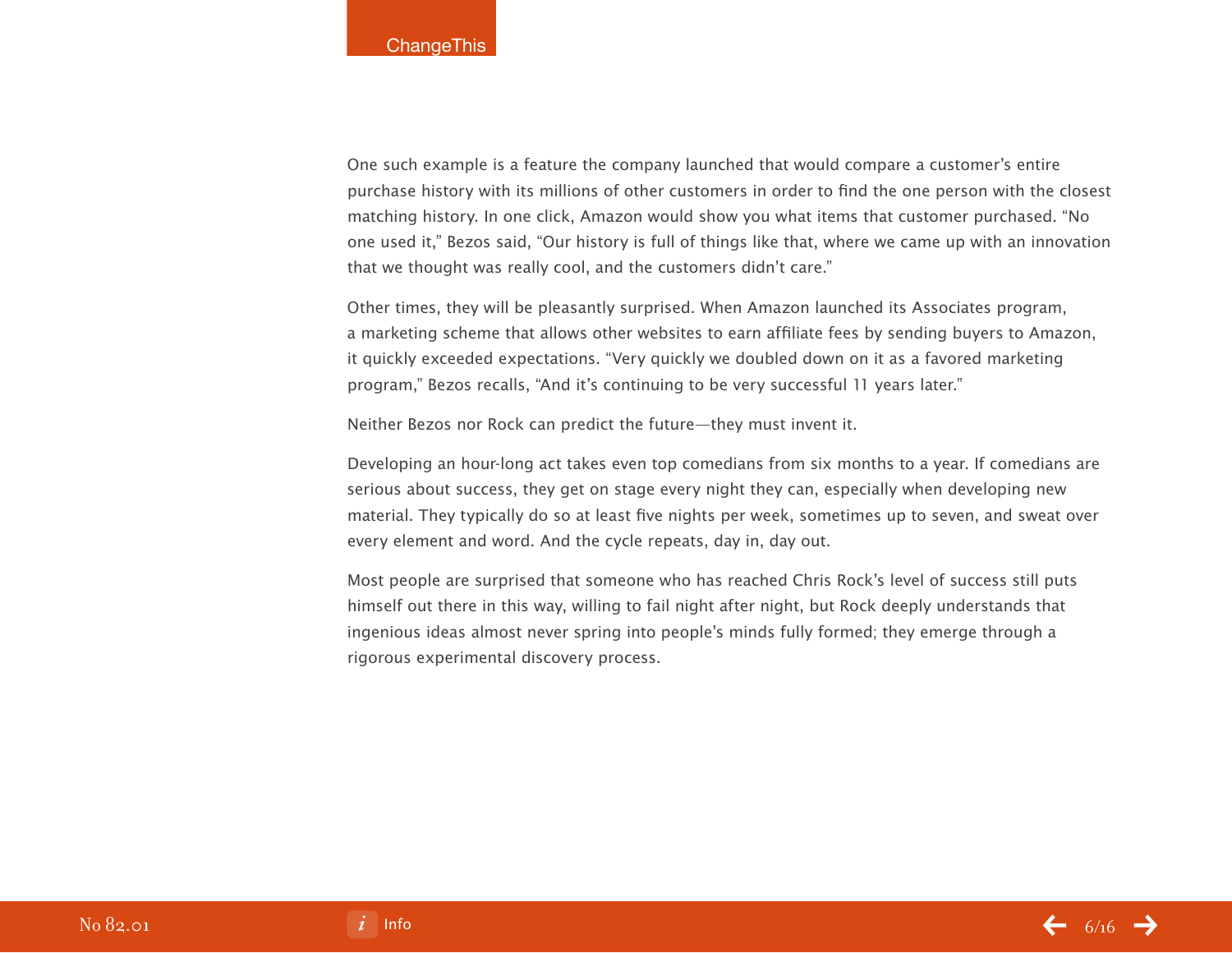## Begin With "Little Bets"

For most of us, successfully adopting an experimental approach requires a significant change in mindset. After all, we've been taught to avoid mistakes and failure at all costs.

But Rock, Schultz, and Bezos don't analyze new ideas too much too soon, try to hit narrow targets on unknown horizons, or put their hopes into *one big bet*. Instead of trying to develop elaborate plans to predict the success, they do things to discover what they should do. They have all attained extraordinary success by learning how to make little bets well.

Little bets are concrete actions taken to discover, test, and develop ideas that are achievable and affordable. They begin as creative possibilities that get iterated and refined over time, and they are particularly valuable when trying to navigate amid uncertainty, create something new, or solve open-ended problems.

Of course, we all want to make big bets. That's a Silicon Valley mantra. Be bold. Go big. But people routinely bet big on ideas that aren't solving the right problems.

Little bets are for learning about problems and opportunities while big bets are for capitalizing upon them once they've been identified.

The important thing to remember is that while prodigies are exceptionally rare, anyone can use little bets to unlock creative ideas.



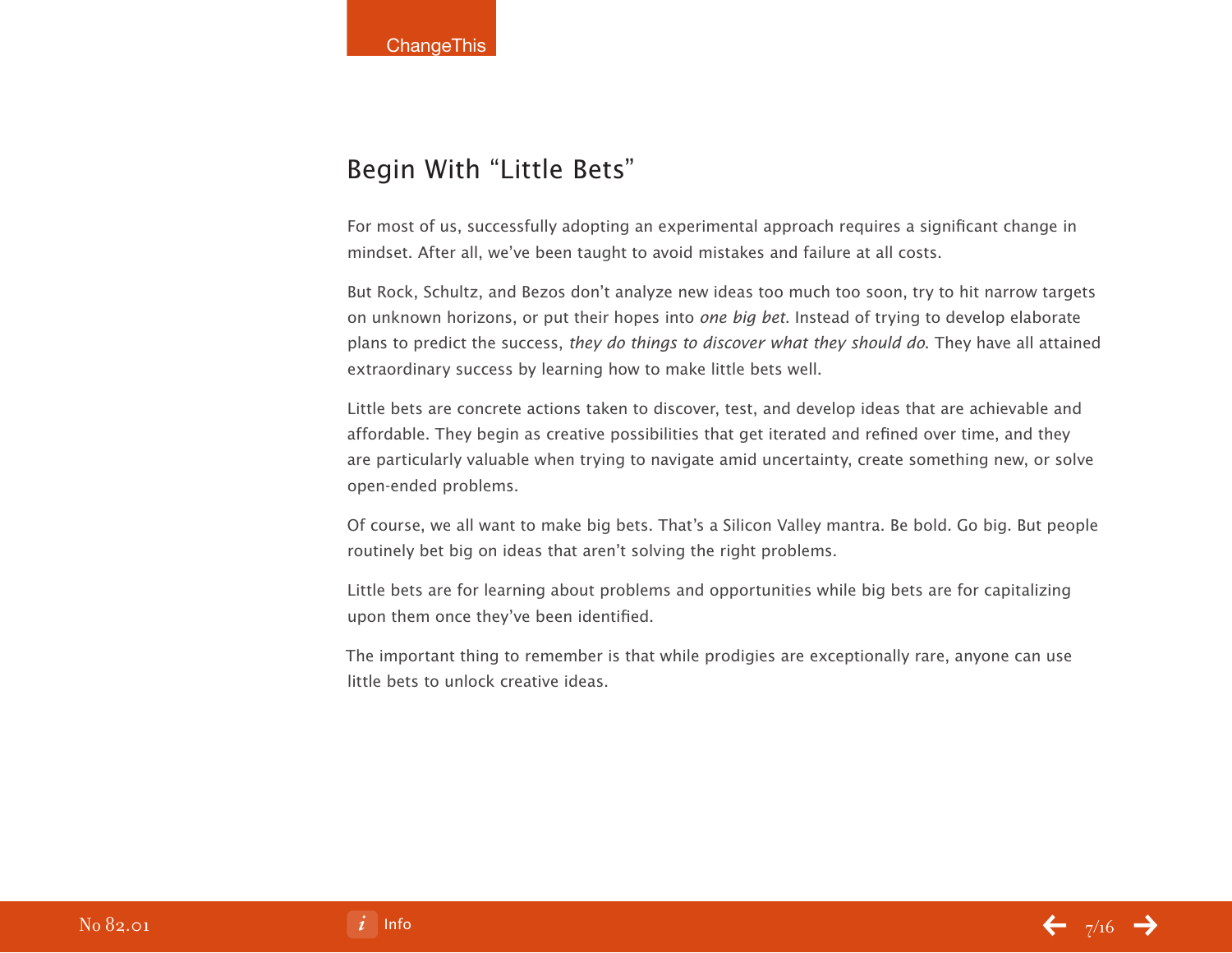## Flip the Switch: From Expected Gains To Affordable Losses

If doing something new can't have a correct answer, why do we waste so much time, effort, and resources trying to plan what cannot be planned?

We like to feel in control, that's why. But it's only an illusion of rationality.

We are all vulnerable to this illusion. After all, that's how we're taught think in business school: to predict what we expect to gain in a spreadsheet or plan. It happens when ideas or assumptions seem logical in a plan, spreadsheet, PowerPoint, or memo, yet they haven't been validated in the real world.

Unlike most CEOs, when trying something new, Jeff Bezos and his senior team don't try to develop elaborate financial projections or return on investment calculations. "You can't put into a spreadsheet how people are going to behave around a new product," Bezos will say.

Fortunately, there's a way to the get out from under the narrow and rigid strictures of linear planning.

Plant seeds. Make little bets. They're cheap and low-risk. Who knows which ones will lead us to big trees?

One of the leading researchers on how expert entrepreneurs make decisions, Darden Professor Saras Sarasvathy has found that expert entrepreneurs tend to determine in advance what they are willing to lose, rather than calculating expected gains.

Steve Jobs never expected Pixar to be a film company when he bought it from George Lucas in 1986. Pixar's hardware never found a market, yet Jobs also shrewdly allowed a small animation division, to make little bets on short animated. They were affordable losses that eventually turned into an enormous gain. Not even a visionary like Steve Jobs could have predicted it; digital animation was entirely new.

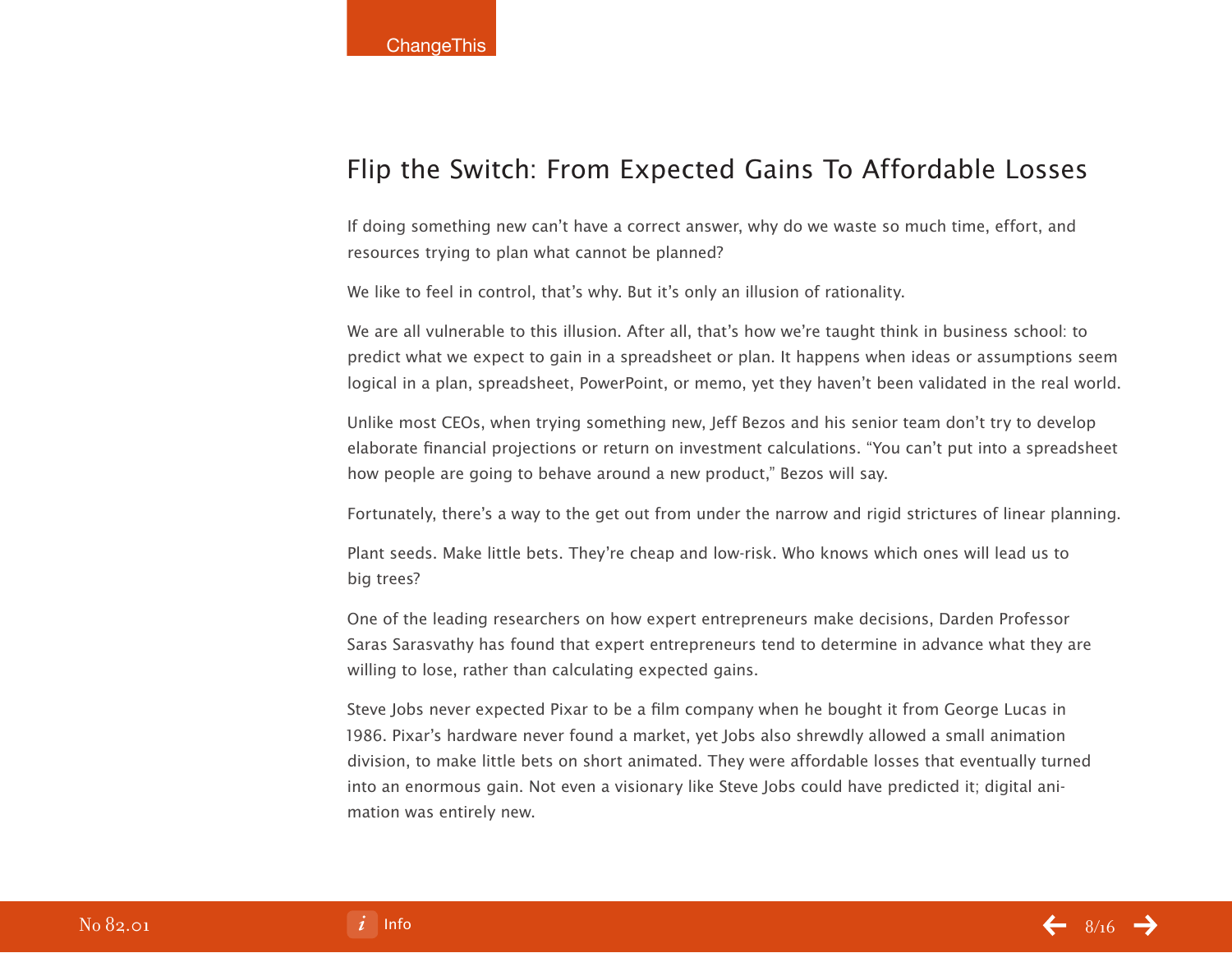Determining what he can afford to lose is also what Chris Rock does when going before audiences with rough material. He figures that even if some people do leave his experimental appearances disillusioned, it's an affordable loss because he knows that those "losses" are contributing to the larger payoff of a really successful show that will be seen by millions

You won't learn this in business school, but should. Maybe that helps explain why entrepreneurs often won't pursue an MBA.

## Redefine "Failure": The Growth Mindset

By expecting to get things right at the start, we block ourselves psychologically and choke off a host of opportunities to learn. Becoming more comfortable with failure, and coming to view false starts and mistakes as opportunities opens us up creatively.

Now in his 80s, Frank Gehry is widely considered the most famous living architect, best known for the Guggenheim Museum in Bilbao, Spain and Disney Concert Hall in Los Angeles. Yet, when he begins each new project, Gehry says, "I'm always scared that I'm not going to know what to do," Gehry says. "It's a terrifying moment. And then when I start, I'm always amazed, 'Oh, that wasn't so bad.'"

Imagine that. After so many successful buildings completed and so many accolades, Gehry still worries, at least at the start of a project, that he'll fail.

Some cutting-edge research from Dr. Carol Dweck, a professor of social psychology at Stanford University, one of the leading experts on why some people are more willing (and able) to learn from setbacks, illuminates why some people have a more resilient approach to failure than others, as well as how to cultivate a more constructive frame of mind about the inevitable failure that accompanies learning.

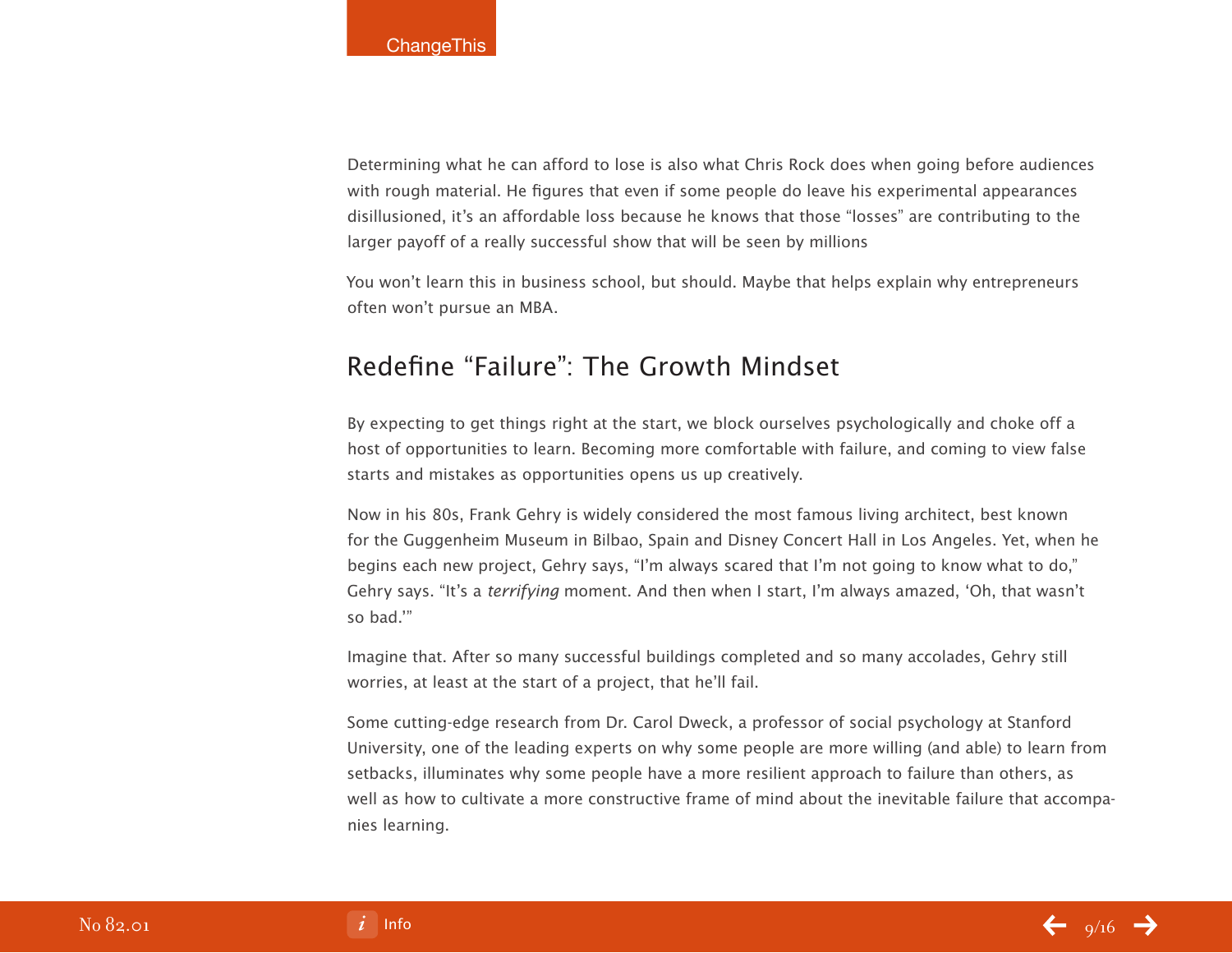Her research has demonstrated that people tend to lean toward one of two general ways of thinking about learning and failure, although everyone exhibits both to some extent.

Those favoring a "fixed mindset" believe that abilities and intelligence are set in stone, that we have an innate set of talents, which creates an urgency to repeatedly prove those abilities. For Dweck, John McEnroe exemplifies someone with a fixed mindset. If he started losing a tennis match, he would blame everyone in sight for the problem, from line judges to people in the stands.

Conversely, those favoring a "growth mindset" believe that intelligence and abilities can be grown through effort, and tend to view failures or setbacks as opportunities for growth. They have a desire to constantly challenge and stretch themselves.

Michael Jordan is one of Dweck's oft-used examples of someone with a growth mindset. He did not start out as a player who would obviously become one of the greatest ever in his game. Rather he exerted enormous effort to reach that level, and even after having attained it, he continued to work extremely hard.

Becoming more comfortable with failure, and coming to view false starts and mistakes as opportunities opens us up creatively.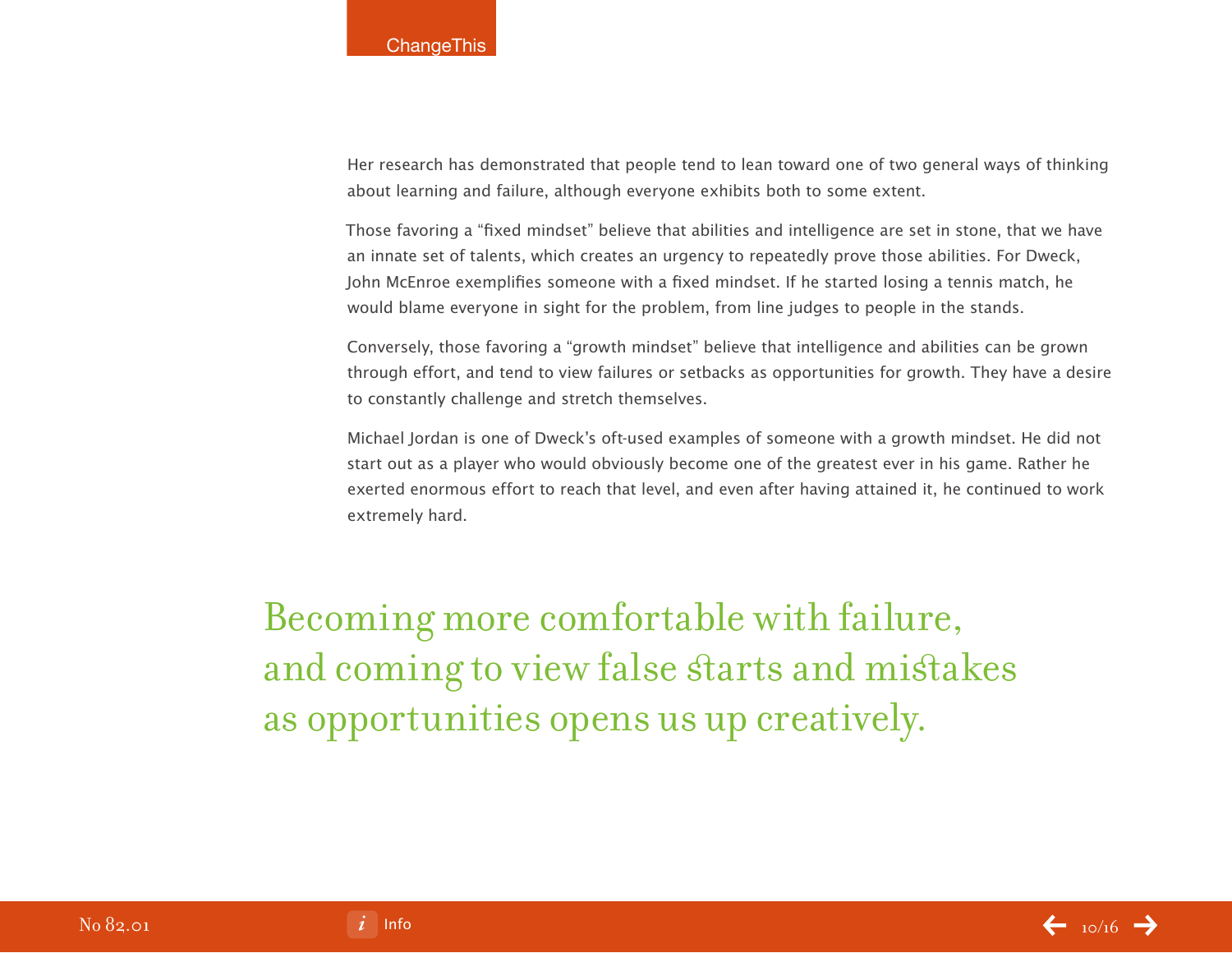The good news is that Dweck's research has shown that not only does everyone actually have a mixture of both fixed and growth mindsets, but the growth mindset can be developed. Doing so requires being willing to challenge underlying beliefs about abilities and learning.

That begins when someone develops an awareness for which mindset they lean toward. Simply knowing more about the growth mindset allows them to react to situations in new ways. So if a person tends toward a fixed mindset, they can catch themselves and reframe situations as opportunities to learn rather than viewing them as a potential for failure.

Next Dweck says that we can think about things in their lives that they thought they wouldn't be good at, but eventually were. If we don't have growth-mindset evidence from our own lives, we can often find it in other people close at hand, such as a relative or friend. If need be, we can look to role models who exhibit strong growth mindsets such as Michael Jordan or Chris Rock.

One of the most important lessons about the growth mindset and the productive attitude towards failure that it entails is that it is not about not caring about failure. Not even Frank Gehry can inoculate himself from fears of failure. The key is that we can teach ourselves to think differently about failures and mistakes—seeing them as opportunities for learning and growth.

### Fail Quickly To Learn Fast

One of the methods that can be most helpful to embrace the learning potential of failure, is prototyping. What the creation of low cost, rough prototypes makes possible is failing quickly in order to learn fast.

Frank Gehry will begin a new building design by literally cutting up, crumpling, and folding pieces of paper or corrugated cardboard with colleagues.

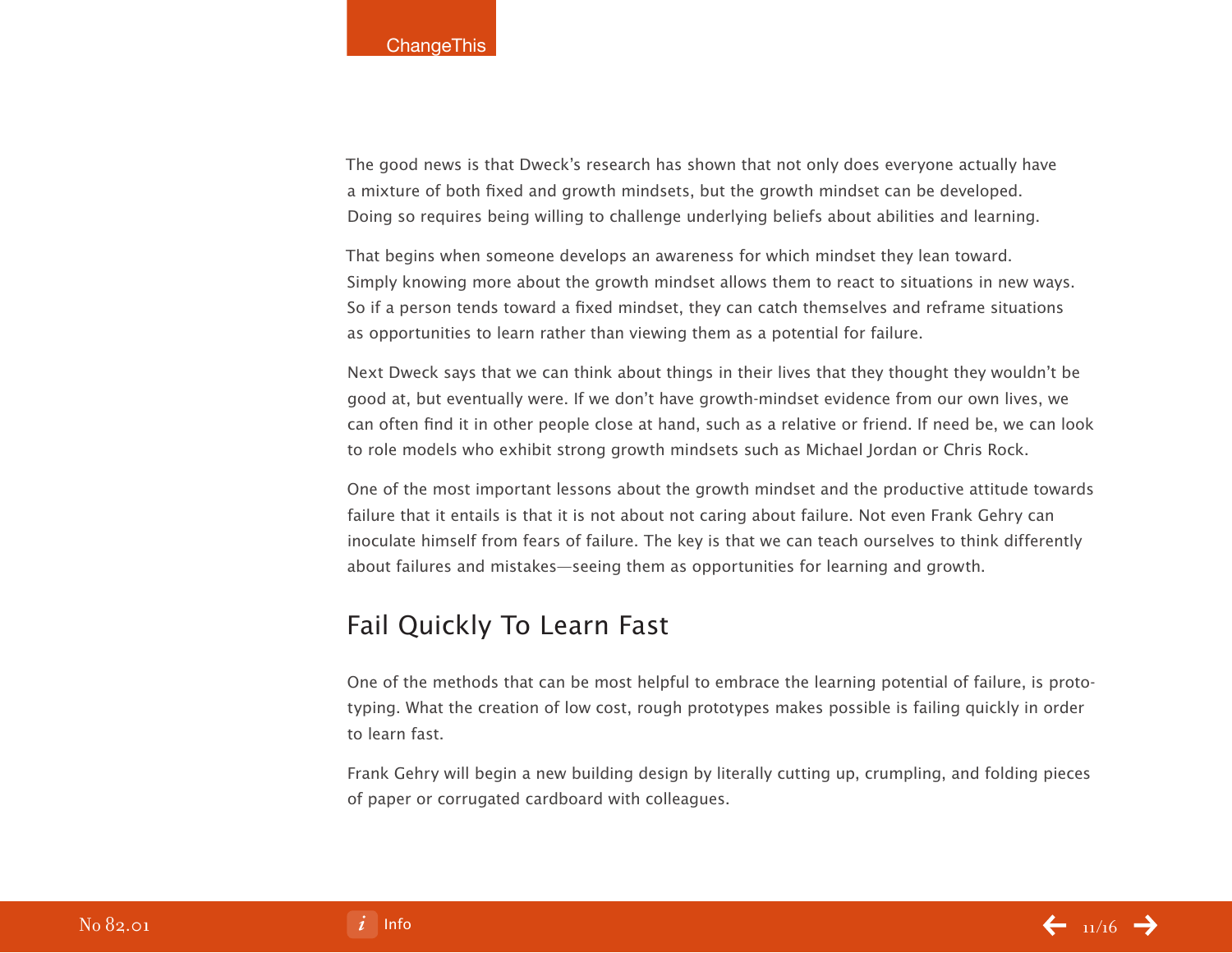The initial prototype that emerges over an hour or so barely looks like a building. But it's merely a starting point. They have begun and can work quickly and inexpensively to explore dozens of initial possibilities. Staring at it, Gehry smiles and says, "That is so stupid looking, it's great."

On a typical project, Gehry Partners will try thousands of ideas that usually culminate in between 30 and 50 major models made from cardboard, plastic, Styrofoam or metal. They build inexpensive prototypes in order to think. Between the rough starting point and final version, most ideas don't make it. They build off what works and feels best to the people involved and – over time—the models and building forms become increasingly defined.

One of the biggest problems with planning, perfectionism, and needing correct answers is that so much time can pass before actually doing anything.

When we show potential users of our ideas prototypes, they are more comfortable sharing their honest reactions when it's a rough, just as we are less emotionally invested in our ideas when we haven't perfected them.

As Pixar director Andrew Stanton, Director of Finding Nemo and WALL-E, describes this way of operating, "My strategy has always been: be wrong as fast as we can. Which basically means, we're gonna screw up, let's just admit that. Let's not be afraid of that. But let's do it as fast as we can so we can get to the answer. You can't get to adulthood before you go through puberty. I won't get it right the first time, but I will get it wrong really soon, really quickly."

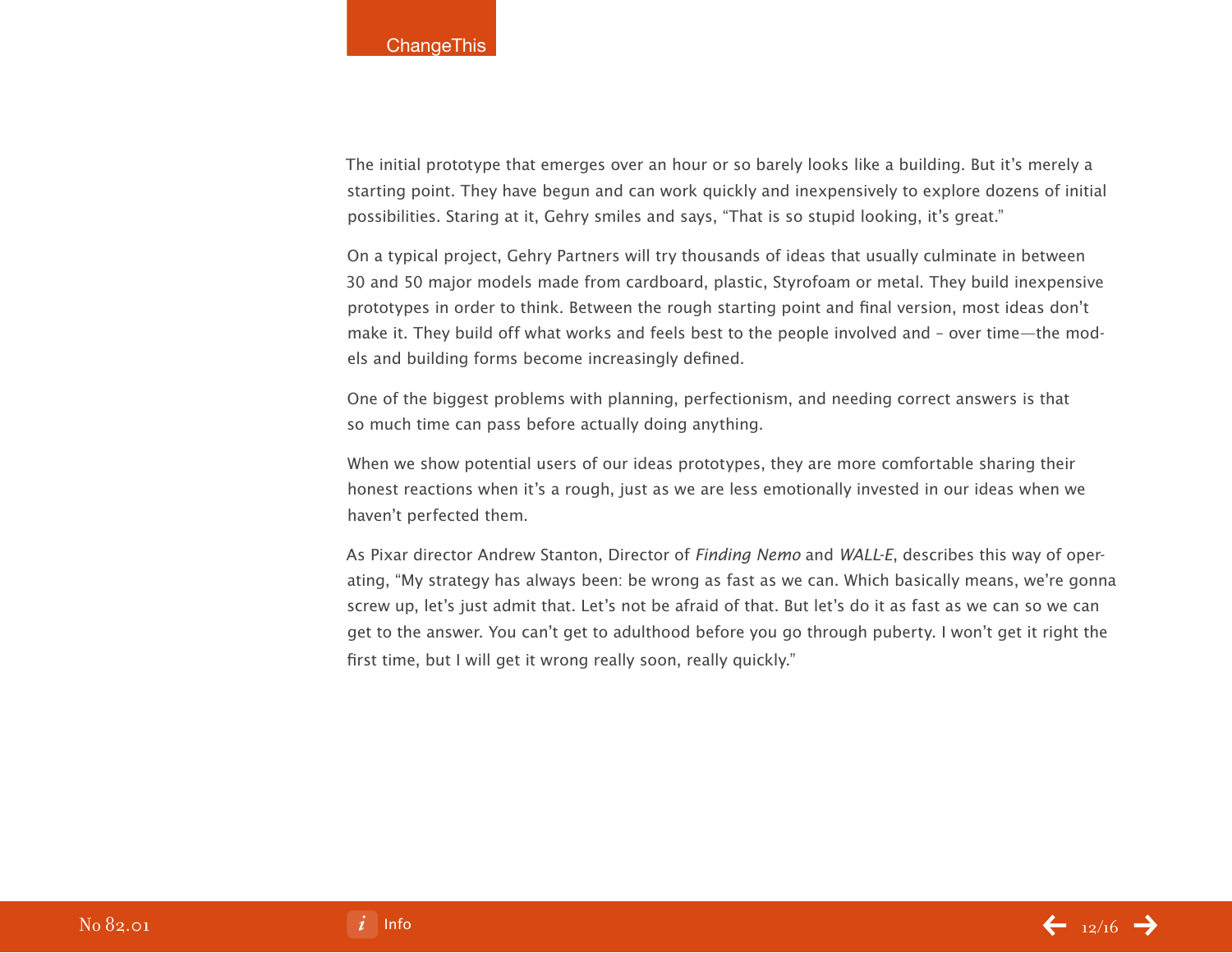## The Genius of Play: "Plussing"

Another method proven to unlock creative little bets comes from improvisation principles. Recent neuroscience research has found that improvising unlocks a far more creative state of mind. When performers were playing improvised jazz, activity in the prefrontal cortex, the parts of the brain associated with "self-censoring" or "conscious self-monitoring," were deactivated.

Kids don't have the self-censoring capacity of their brain well developed which helps explain why they will say outlandish things, and also why kids are often extremely creative.

Scientists compare the state of mind while improvising to meditation or even to REM sleep cycles, when the mind more readily makes creative associations seemingly because it is less burdened by its evaluative side.

So, for example, throughout the Pixar creative process, they rely heavily on what they call plussing, which draws upon core principles from improvisation: accepting every offer and making your partner look good. The point of plussing is to build upon and improve ideas without using judgmental language.

Imagine that you were an animator working on the movie Toy Story 3. The script might call for a scene to last a few seconds (also called a "shot") with the main character, Woody, talking with Buzz Lightyear.

Animators will then take a first pass at their shot. It will be very rough, a prototype. At this point, the animator will share her rough sketches and ideas with the film's supervising animator or the director. Pixar's directors are the final decision-makers, but not even they will have the final vision for the shot clearly in mind. This is where plussing comes in.

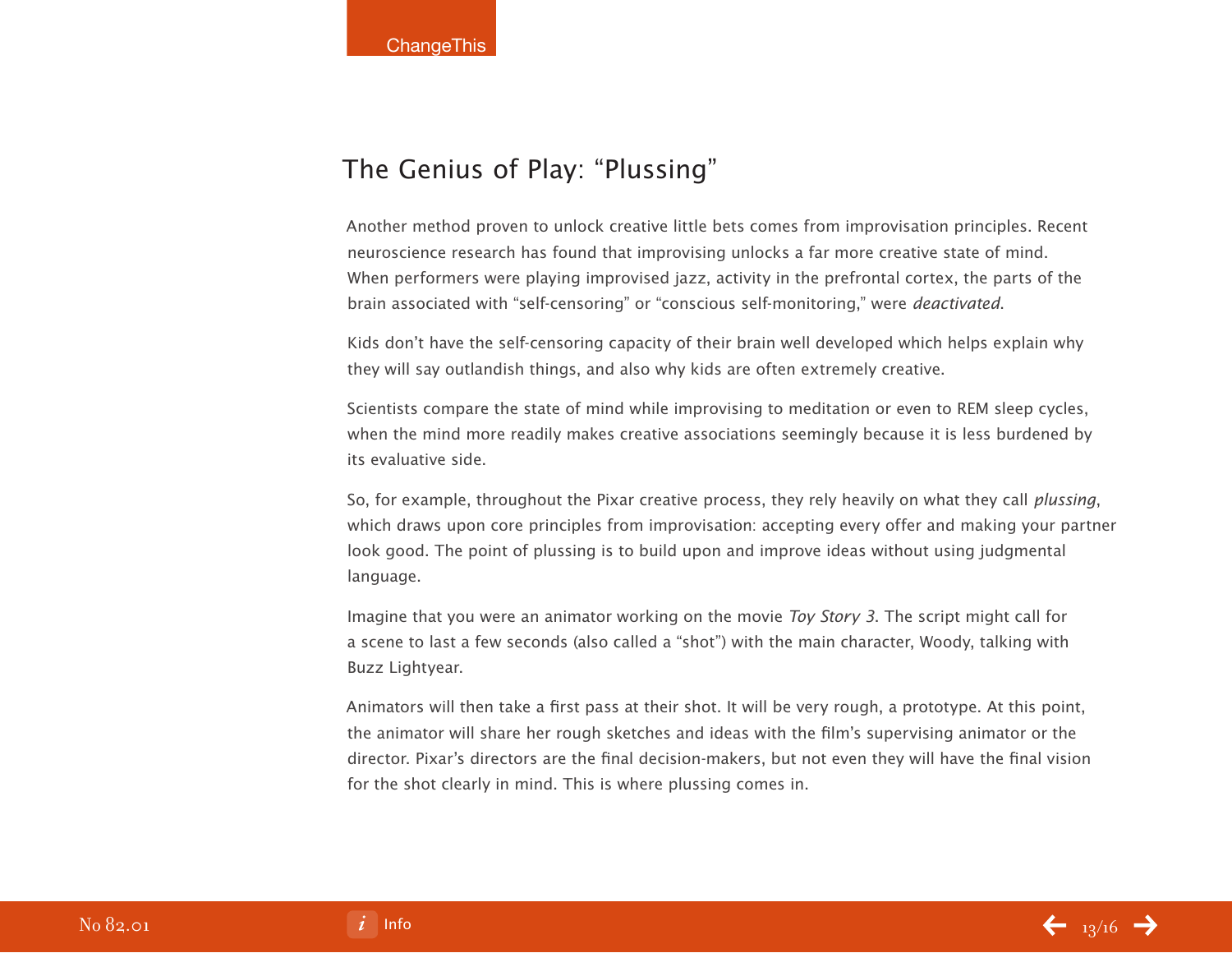Instead of criticizing the sketch or saying "no," the director will build on the starting point by saying something like, "I like Woody's eyes, and what if we…" Again, notice the use of the word "and" rather than a word that implies a judgment such as "but."

So, the director will take the rough material and say something like, "I like Woody's eyes, and what if his eyes rolled left?" He'll know what he likes when he sees it, at least directionally, and that's the point of plussing.

## Small Wins Add Up To Big Gains

Sometimes a Chris Rock joke will provoke a torrent of laughter, but more often, a positive reaction will come in the form of a muted chorus of chuckles. That's a small win because Rock knows that he's found a theme that has the makings of a good joke, that he can then build upon.

Small wins are like footholds or building blocks amid the inevitable uncertainty of moving forward. They serve as what Saras Sarasvathy calls "landmarks," and they can either confirm the we're heading in the right direction or they can act as pivot points, telling us how to change course.

The emergence of Starbucks evolved in a similar manner by carefully adapting to customer feedback through a series of small wins. So, for example, Schultz was initially determined to avoid using non-fat milk since he didn't think it taste as good as regular milk and because it was at odds with the Italian coffee experience. Yet when customers kept requesting non-fat drinks, Schultz relented. The success of those drinks became an important small win and soon much more: nonfat milk would grow to account for almost half of Starbucks' lattes and cappuccinos.

Given the dynamic quality of any discovery process, small wins provide a technique to validate and adapt ideas, to provide clarity amid uncertainty. In some cases, success comes through an accumu-



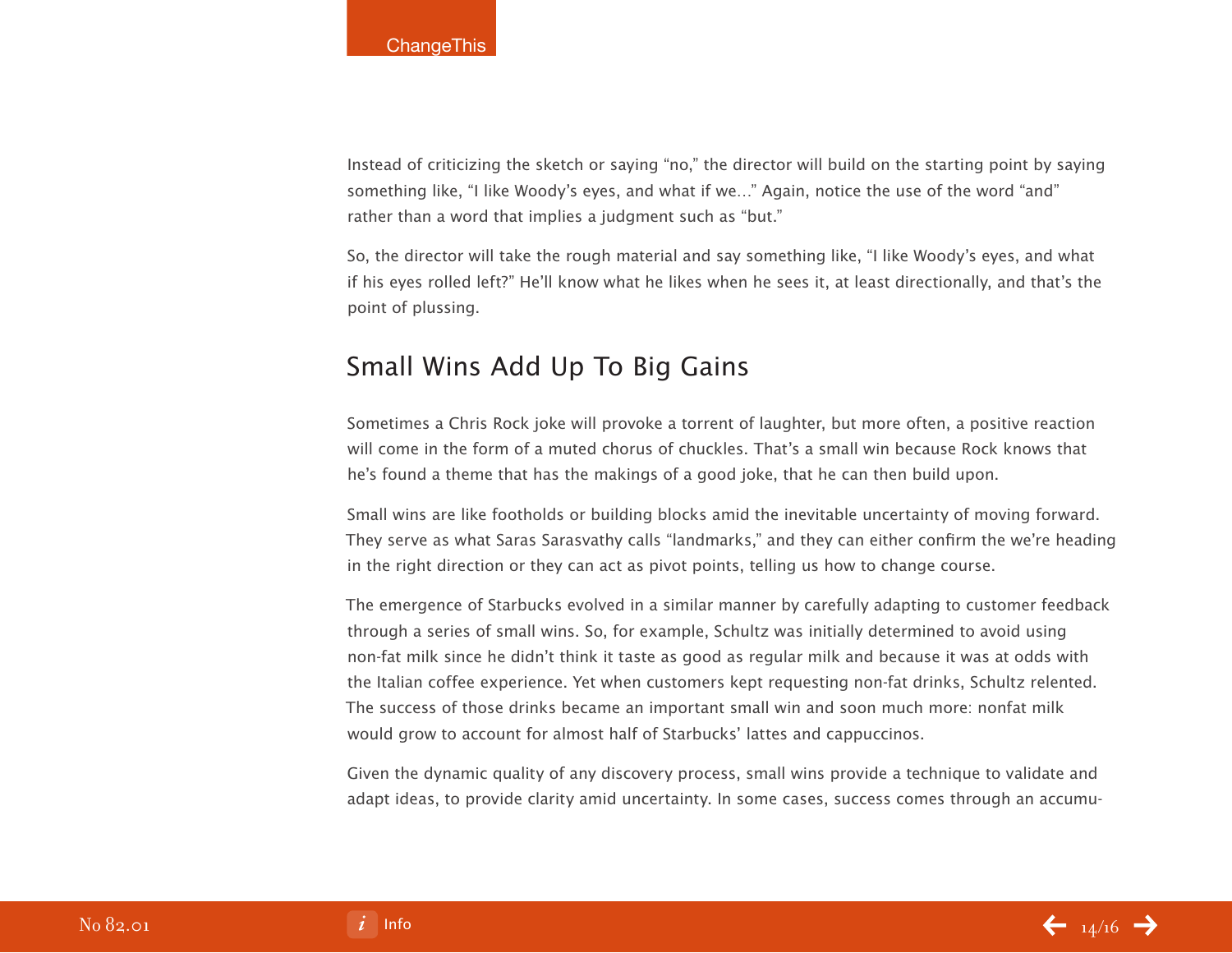lation of a series of small wins, such as Chris Rock's development of a new show. In other instances, small wins highlight places to change and pivot, like Pixar's small wins with short films did.

The key is to appreciate that we can't plot out a series of small wins in advance, we must use experiments in order for them to emerge.

This brings us back the fundamental advantages of the little bets approach; it allows us to discover new ideas through an emergent process rather than trying to fully formulate them before we begin, and it facilitates adapting our approach as we go rather than continuing on a course that may lead to failure.

# The key is to appreciate that we can't plot out a series of small wins in advance, we must use experiments in order for them to emerge.

It's not a linear process of going from step A to step B to step C. Leave that to the situations that are known and can be planned.

As the research demonstrates, chance favors the open mind, receptivity to what cannot be predicted or imagined based on existing knowledge. With the barriers lowered, the creative mind thrives on continuous experimentation and discovery.

After all, life is a creative process.

**It all begins with one little bet. What will yours be?**